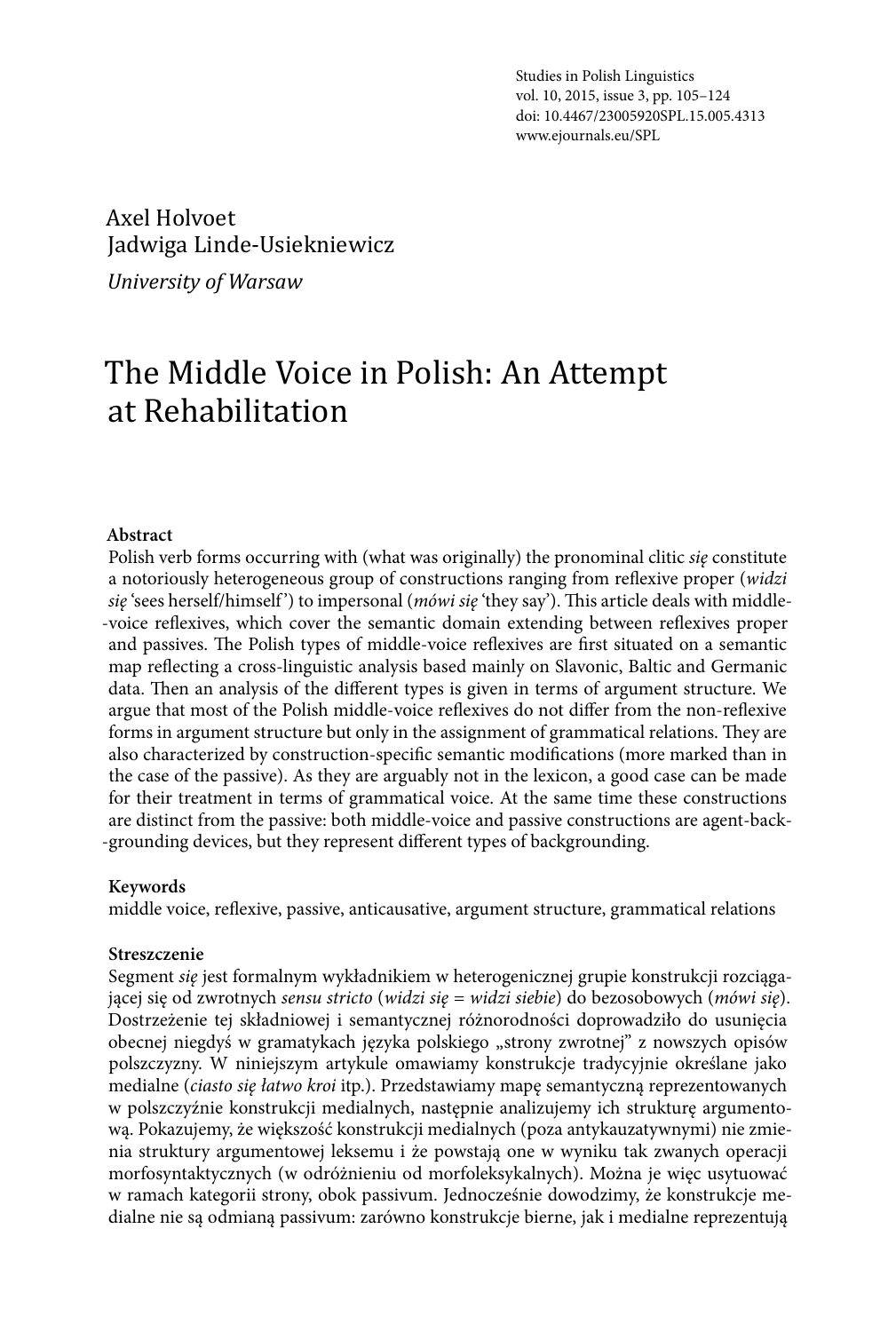"deagentywizację" (*agent-backgrounding*), w obu wypadkach chodzi jednak o różne rodzaje deagentywizacji.

#### **Słowa kluczowe**

medium, zwrotność, passivum, anticausativa, struktura argumentowa, relacje gramatyczne

#### 1. Introduction $1$

The aim of this article is to shed more light on the nature of Polish middle- -voice reflexives, especially on their argument structure and, concomitantly, their lexical or grammatical nature. The notion of 'middle voice' will be understood more broadly than is usually the case in publications written in a formal framework (cf., among more recent works, Ackema and Schoorlemmer 2006, and the contributions in Lyngfelt and Solstad 2006). We will understand middle voice reflexives here as the semantic domain extending between active reflexive constructions (*He saw himself in the mirror*) and formally reflexive passive constructions (Italian *Qui si vendono biglietti* 'Tickets are sold here'; lit. 'Here tickets sell themselves'). This understanding of the term appears in the functionalist literature, cf., especially, Kemmer 1993, and it is, of course, closer to the original scope of the *mesótēs* of Classical Greek grammar.

What used to be described, in older grammars of Polish, as the 'reflexive voice' (cf. Szober 1953: 271) has virtually disappeared from linguistic descriptions of Polish. This is a natural consequence of a shift in the understanding of voice. The tripartite voice system 'active : reflexive : passive', inherited from the analogous voice system of classical Greek (*enérgeia* : *mesótēs* : *páthos*), had been morphological. It came to be superseded by a syntactic view, in which voice is a reassignment of grammatical relations, additionally but perhaps not essentially encoded in morphology. Apart from this, the category of reflexive forms came to be seen as heterogeneous, which is, in its turn, an inevitable result of historical processes disrupting the original unity of the reflexive gram.<sup>2</sup> The place of the 'reflexive voice' was taken by a miscellaneous collection of items ranging from 'impersonal constructions' to 'reflexive verbs.'

We do not intend to deny the heterogeneous character of the forms and constructions containing what had once been the enclitic reflexive pronoun *się*. Some of its uses are in the lexicon, others are in the grammar. In this article we will concentrate on argument structure as an essential criterion in

<sup>&</sup>lt;sup>1</sup> We wish to thank two anonymous reviewers whose incisive remarks have allowed us to refine a number of formulations and to take a clearer stance with regard to alternative accounts. We are solely responsible for the remaining shortcomings of the article.

<sup>&</sup>lt;sup>2</sup> A term used by authors like Bybee and Dahl (cf. Bybee and Dahl 1989) to refer to a grammatical morpheme. The term is preferable to 'grammatical category', as formal and semantic categories are all too often confused in linguistic description.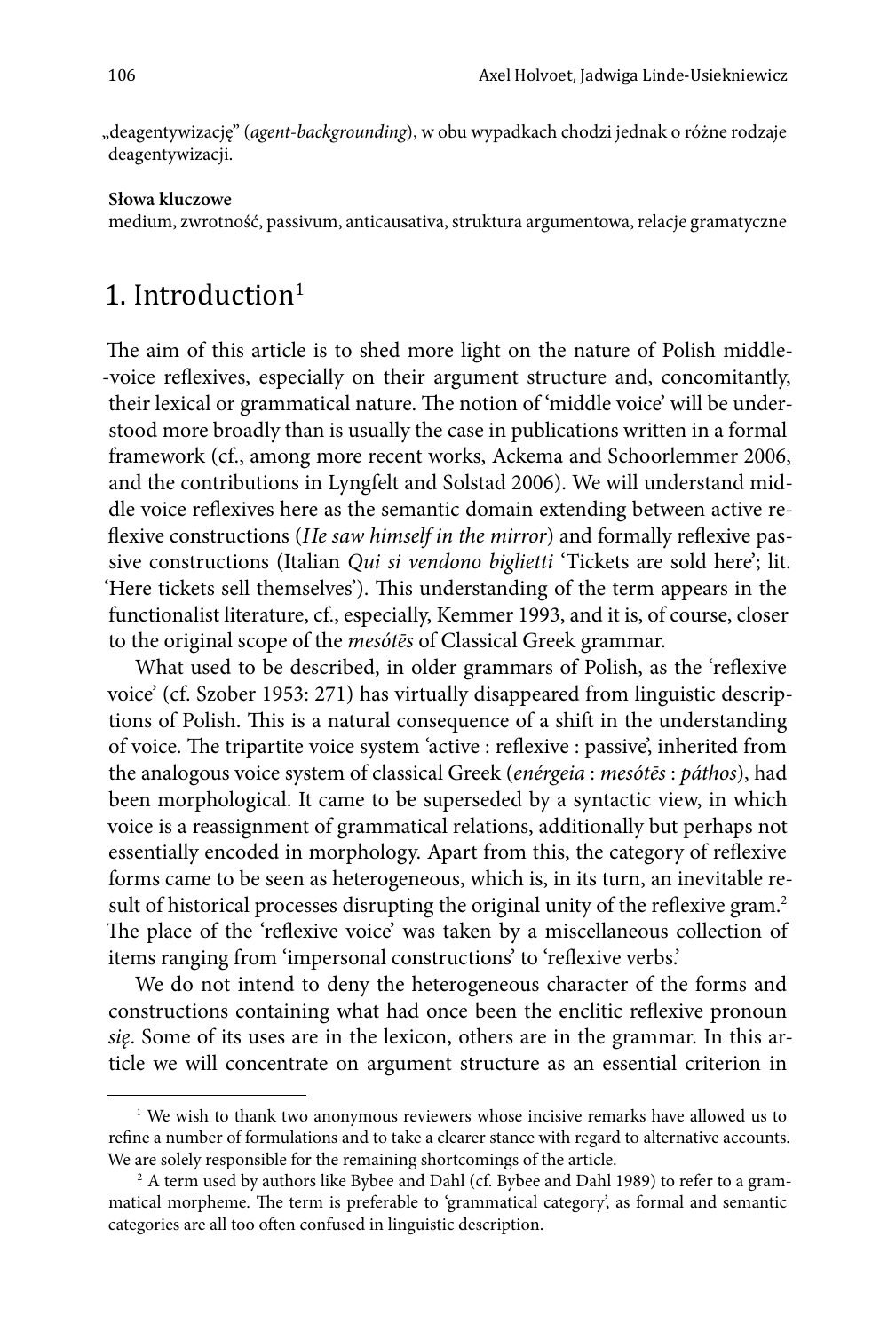establishing what is in the lexicon and what is in the grammar. We will show that a sizeable number of constructions with *się* are characterized by a reassignment of grammatical relations and a construction-specific semantic import, without argument structure being affected. This makes them eligible for being included in the notion of grammatical voice and for being recognized as inflectional, unless one choses to narrow both notions in a way that is, as we will argue, both arbitrary and undesirable.

The structure of the article is as follows. First, we will discuss the treatment of forms and constructions with *się* in the most recent fundamental work on Polish grammar by Grzegorczykowa, Laskowski and Wróbel (1998). Then we will give an overview of the constructions with *się*, showing their fundamental historical unity and mutual connections, as well as their properties with regard to argument structure. Finally, we will return to more general considerations, pleading for a notion of voice that also encompasses part of the constructions with *się*.

### 2. What the grammar says

As this article deals specifically with the Polish material, we must somehow position ourselves with regard to what is expounded in the morphology part of the newest (though no longer quite new) standard work on Polish grammar (Grzegorczykowa, Laskowski and Wróbel 1998, henceforth: Morf98). This is no easy task in view of the specific view of grammar adopted in this work. First of all, the authors take a very narrow view of inflection: inflectional forms are obligatorily univerbal, and compound forms are described as grammatical, but not inflectional (Morf98: 191). This has some undesirable consequences, as we will argue further on. Not surprisingly, Morf98 replaces the traditional, morphologically based notion of voice as *genus verbi* with the syntactic notion of diathesis, i.e. the pattern of assignment of grammatical relations among noun phrases bearing different semantic roles, and its marking in morphology. More controversially, the authors distinguish only two diatheses: an unmarked one, in which the hierarchy of semantic arguments is mirrored by the syntactic hierarchy; and a marked one, in which it is not. As a result of this binary view of diathesis, they apparently lump together under the heading of 'marked diathesis' all instances in which the agentive argument is not the syntactic subject: true impersonals, passives (both agented and agentless) and a number of other constructions (Morf98: 189−190). All constructions with *się* are said to represent either the unmarked or the marked diathesis. There is only one construction type featuring *się* that is said to represent the marked diathesis, i.e. the one as in (1) (example from Morf98): 3

<sup>&</sup>lt;sup>3</sup> The following abbreviations are used in the grammatical glosses here: ACC – accusative, DAT − dative, FUT − future, GEN − genitive, HORT − hortative, INF − infinitive, INS − instru-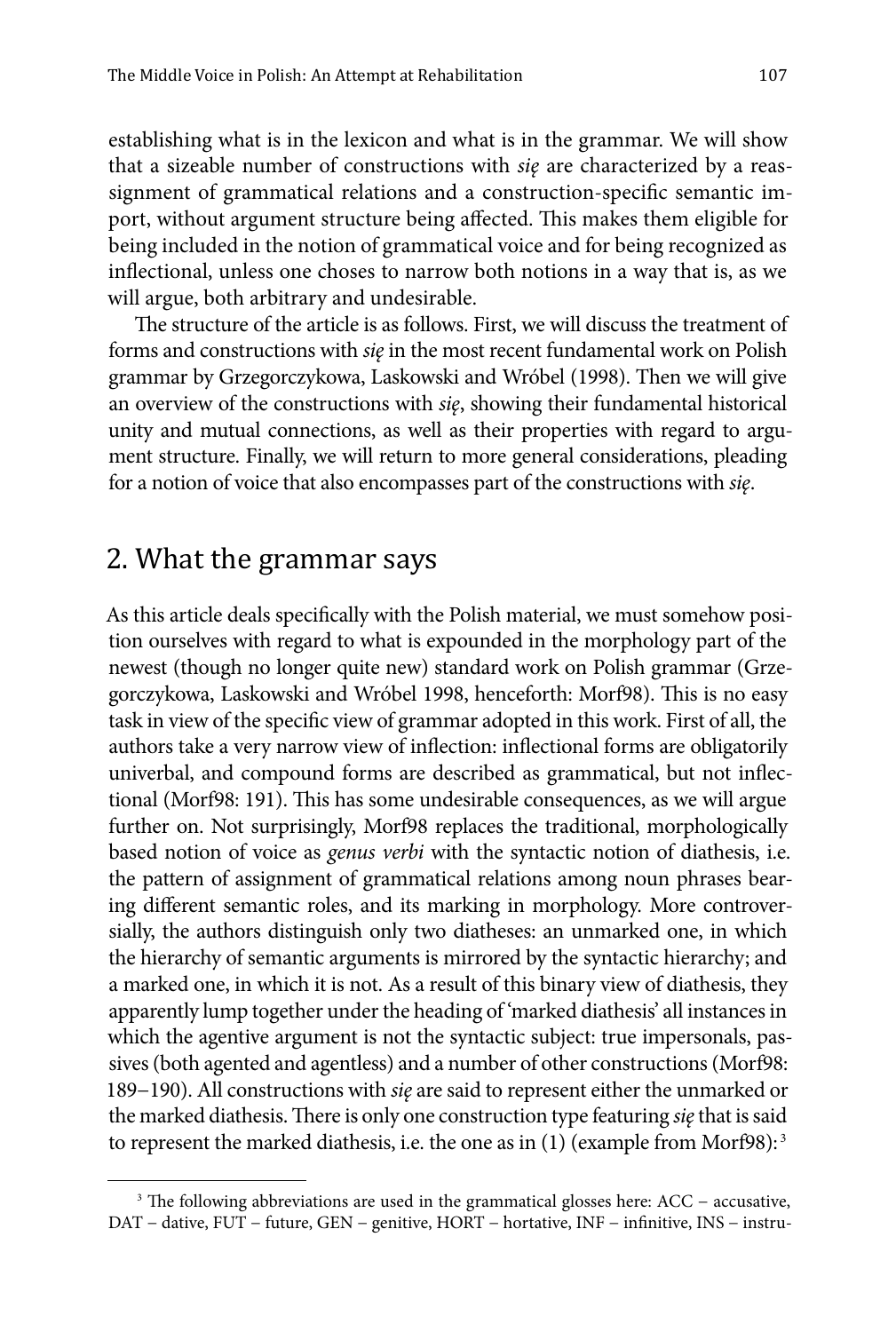(1) *We wsi buduje się nowa szkoła.* in village.LOC build.prs.3SG REFL 'A new school is being built in the village.'

All the other types discussed in Morf98 are viewed as representing the unmarked diathesis. This includes, of course, the impersonal construction (example from Morf98):

(2) *We wsi buduje się nową szkołę*. in village.loc build.prs.3sg refl new.acc.sg.f school.acc.sg 'They are building a new school in the village.'

Next, Morf98 distinguishes reciprocals (3) and reflexives proper (4) (our examples):

- (3) *Jan i Piotr oskarżają się nawzajem.* John.nom and Peter.nom blame.prs.3pl REFL mutually 'John and Peter are blaming each other.'
- (4) *Piotr nie widzi się w tej roli.* Peter.NOM NEG see.PRS.3SG REFL in that.LOC.SG.F role.LOC.SG 'Peter does not see himself in that role.'

In such cases the authors argue, quite reasonably, that *się* represents a reflexive-reciprocal pronoun occupying the syntactic position of an accusative object (Morf98: 191−194).4 These constructions will not interest us further here.

From the reflexive construction proper Morf98 distinguishes the following two types (examples from Morf98 again):

- (5) *Janek buduje się pod Krakowem.* John.nom build.prs.3SG REFL near Cracow.ins *'*John is building a house for himself near Cracow.'
- (6) *Ewa czesze się u Pana Marka.* Eve.nom dress hair.prs.3sg refl at Mr.gen Mark.gen 'Eve has her hair done by Mr Mark.'

mental, IPFV − imperfective, LOC − locative, NOM − nominative, N− neuter, NV − nonvirile, PCLE − particle, PFV − perfective, PL − plural, PRS − present, PST − past, REFL − reflexive, REL − relative, SG − singular.

<sup>4</sup> Interestingly, the examples used in Morf98 contain grooming verbs, movement verbs and other actions performed on one's body. The syntactic status of *się* in such constructions is challenged by Kiklewicz (2012). He claims that in such constructions *się* is obligatorily adjacent to the verb and cannot be coordinated with another accusative. In his opinion this is only partly due to *się* being a clitic: In true reflexives *się* can be cliticized on other constituents, e.g. *Nie widzę jednak się w tej roli* 'lit. I don't see however myself in this role,' which is marginally acceptable, while \**Nie zranił jednak się w palec* 'lit. He didn't hurt however himself in the finger' is not.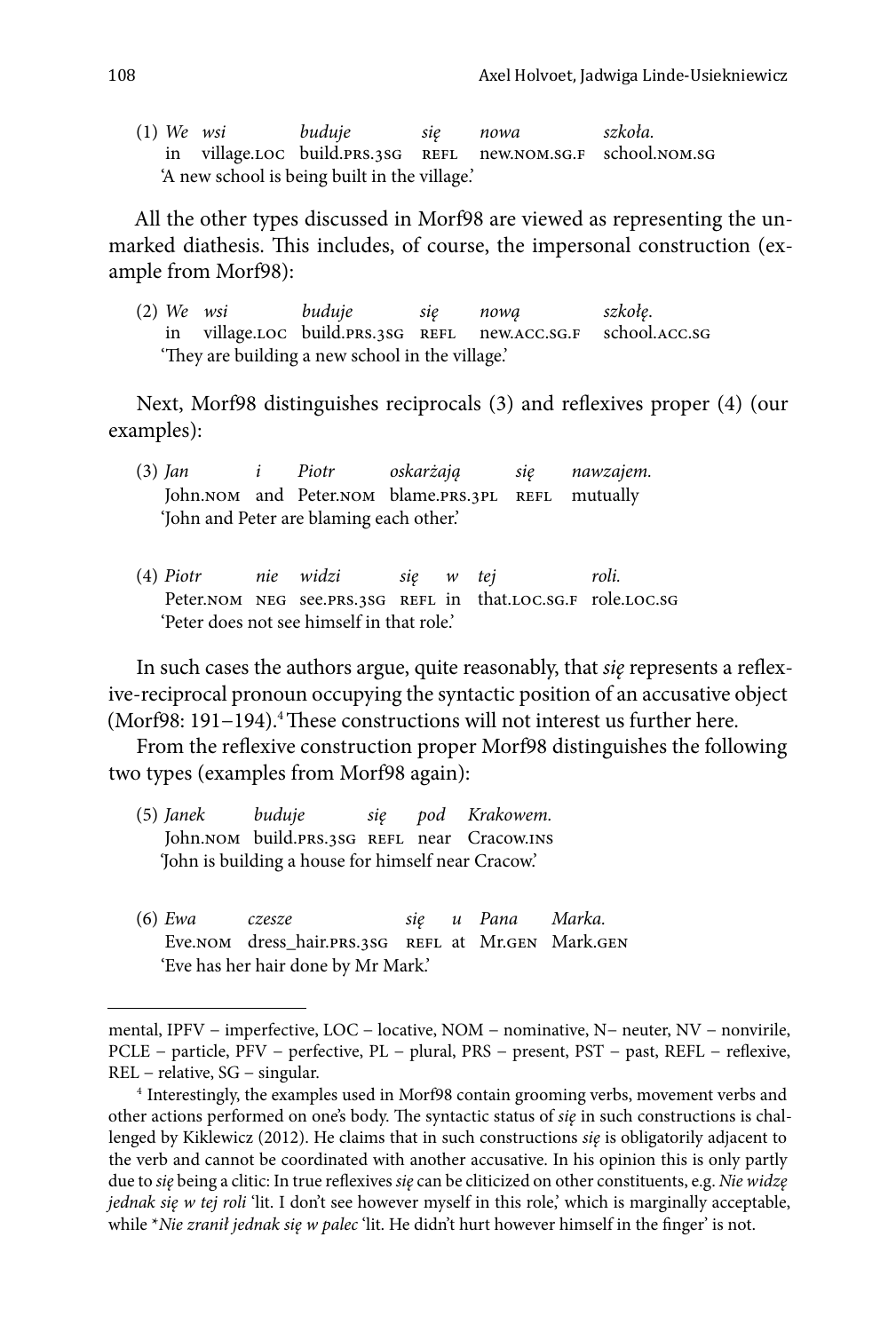These are called 'middle-voice constructions,' a rather surprising use standing in stark contrast to standard terminological usage. Kemmer (1993) uses the term with regard to the whole range of constructions extending between reflexive constructions proper and the passive. In the formal literature, the term is often restricted to what we will refer to below as the 'facilitative' construction:

(7) *Szarlotka się łatwo kroi*. apple\_pie.nom.sg REFL easily cut.PRS.3SG 'The apple pie cuts easily.'

Next, we have non-volitional constructions with the agentive argument surfacing as a dative, of the kind

(8) *Wygodnie mi się siedzi na tym krześle.* comfortably me.DAT REFL sit.PRS.3SG on this.LOC.SG.M chair.LOC.SG 'I find it comfortable to sit on this chair.'

In this type however, the analysis seems to flounder and becomes somehow contradictory: the authors consider these structures as unmarked within the active : passive distinction, but at the same as marked, since the agentive is relegated from its subject position (Morf98: 192).

The list is closed by *reflexiva tantum* (*bać się* 'to fear'*, podobać się* 'to please') and verbs in which *się* is actually a derivational formative (*starzeć się* 'to age' < *stary* 'old'). Actually we must add one more type, viz. anticausatives as in (9), though this last group is only indirectly identified as a type of derived lexemes further on:

(9) *Światła się zapaliły.* light.nom.pl refl light.pst.nv.pl 'The lights went on.'

What strikes us as strange in this system is the curious asymmetry between the derivational and non-derivational functions of *się*. Morphology is generally divided into a derivational and an inflectional part: the former creates new lexemes, the latter does not. If some uses of *się* are derivational, it should follow that the remaining must be inflectional. The authors of Morf98 decide, however, that inflection exists only within the word. This is done by terminological fiat, and for some reason it is not stipulated that derivation (also called word formation) should be contained within the word as well. The intuition that *się* is not a lexeme (with the exception of instances like (3), (4), where it functions as a reflexive or reciprocal pronoun) is reflected, on the non-derivational side, in the recognition of the 'grammatical' nature of *się.* However, as its grammatical nature cannot be syntactic without recognizing *się* as a kind of lexeme after all, the best solution is to recognize it as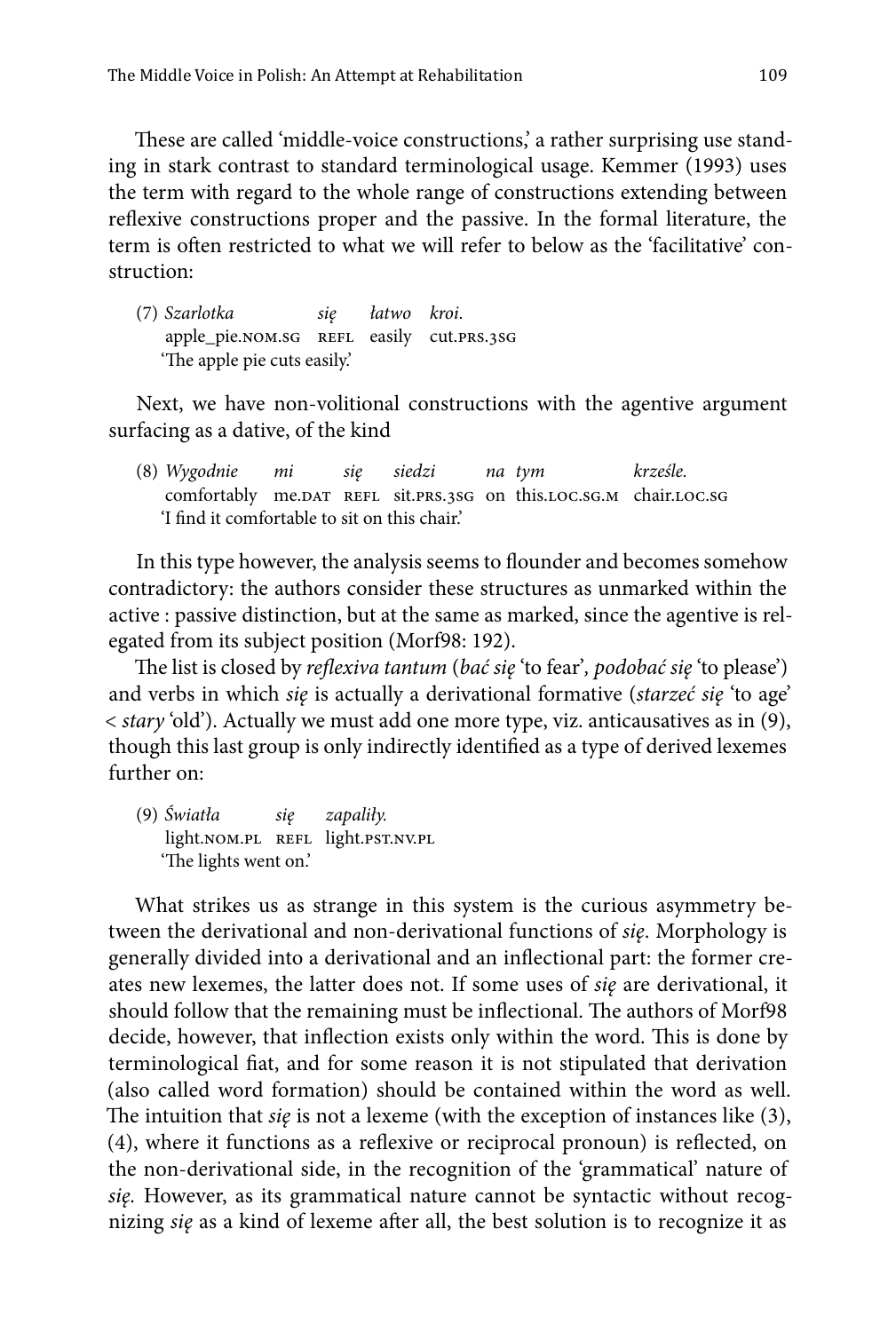inflectional, otherwise one has the feeling that *się*, however much it is in the grammar, is still in limbo.<sup>5</sup>

Even more problematic is the suggestion that the marked diathesis should be passive. This is clearly not the case: in *światła się zapaliły* one could speak of a change in diathesis with regard to *ktoś zapalił światła* 'somebody lit the lights' because the correspondence between semantic roles and grammatical relations changes (the patient becomes the subject). But the result is not passive, because the agent is always present in the semantic structure of a passive construction and can also be optionally realized in syntax (*światła zostały zapalone przeze mnie* 'the lights have been lit by me'), whereas in the construction with *zapalić się* the agent cannot be realized syntactically and is arguably absent from argument structure and from the corresponding event. That is, the anticausative is not passive; and it can be called active only if we assume *zapalić się* and *zapalić* to be different lexemes, with different assignments of the subject. If this is so, then the function of *się* is, in this case, derivational; Morf98, however, recognizes a derivational function only where *się* is used in conjunction with other derivational means, as in *starzeć się* from *stary*. If *się* is not derivational, the most obvious conclusion would be that *zapalić się* is a value of the category of voice, alongside the passive; as Morf98 rejects this, constructions with *się* are, in this respect as well, in limbo.

Apart from this general remark a few questions of detail relating to the treatment of *się* in Morf98 must briefly be passed in review. Not surprisingly, the impersonal construction, as in (2), is set apart from the middle-voice constructions we will be dealing with in this article; this construction belongs to what is now recognized as a distinct gram, the impersonal (Malchukov and Siewierska 2011), and its historical links to the other uses of the reflexive marker have been severed. Curiously enough (1) is also assigned to this type, which is impossible: in the construction now described as impersonal the subject position is blocked but semantically interpreted as indefinite or generic and human; apart from this, valency is not affected, and accusative objects are retained (cf. Blevins 2003). All this does not apply to (1), which means that only (2) meets the conditions for being described as impersonal. The construction in (1) could be either passive or anticausative. The passive interpretation is rather unlikely because the reflexive passive is basically non-existent in modern Polish. This is shown by the fact that for verbs that, for reasons of argument structure, cannot derive anticausatives, e.g. three-place predicates such as *dawać* 'give' or *nauczać* 'teach,' 'passive-like' reflexives cannot be derived:

(10) \**W Polsce się nauczają języki obce.* in Poland.loc refl teach.prs.3pl language.nom.pl foreign.nom.pl.nv Intended meaning: 'Foreign languages are taught in Poland.'

<sup>&</sup>lt;sup>5</sup> See Kiklewicz (2012) for an overview of alternative proposals.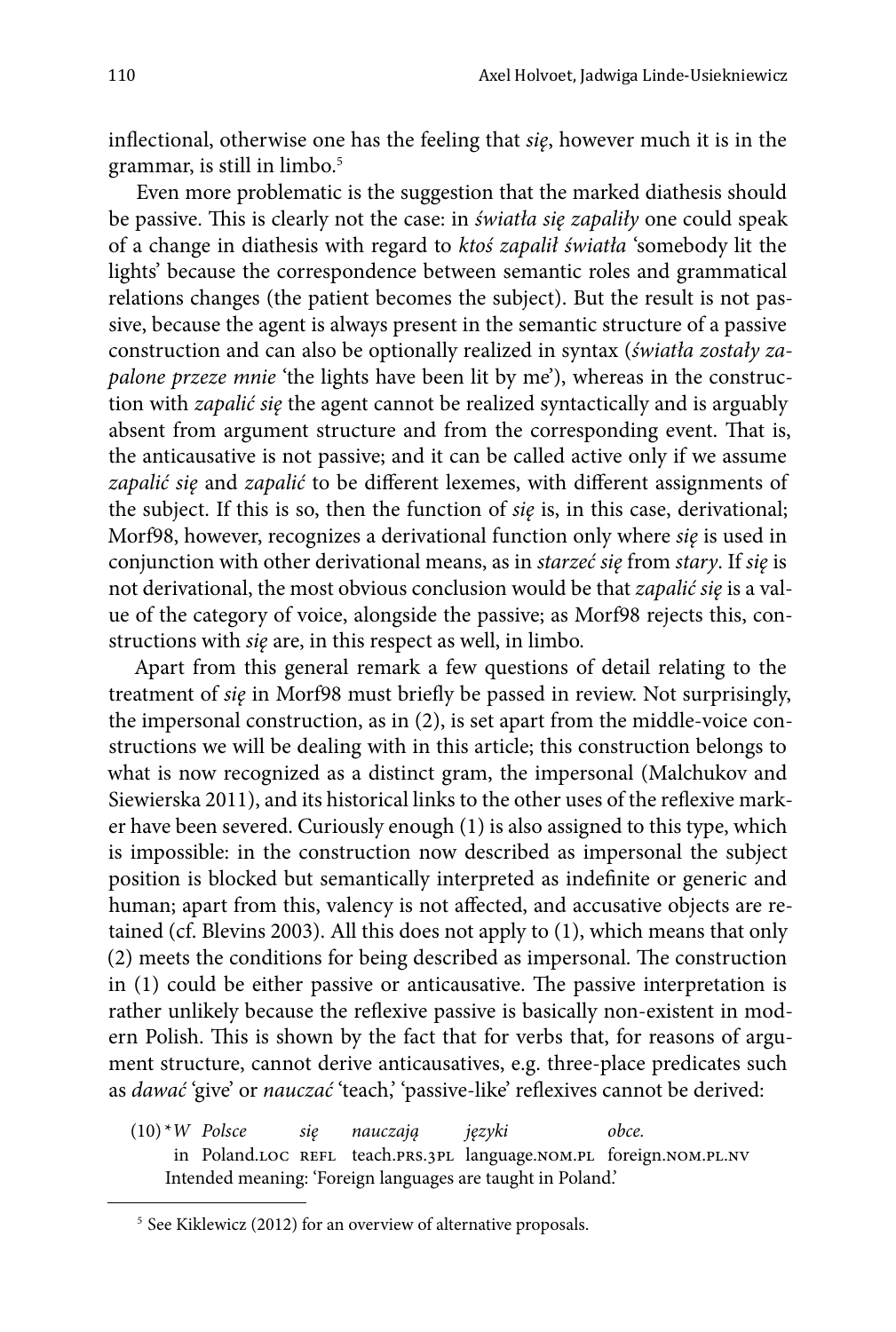Therefore it is better to view this as a peripheral use of the anticausative construction. Anticausatives frequently refer to processes initiated by human agency but not requiring further interference from the agent: *Jajka się gotują*  'the eggs are boiling' clearly refers to a situation in which somebody has put the eggs to boil. This type of use occasionally spreads to situations where a person has commissioned a service but need not control it further: an author can, for instance, say *Moja książka się drukuje* 'My book is printing.' Here, as in the case of *budować się*, the actual agency of some professionals (masons, printers) is immaterial. Linguists seem to be invoking their extralinguistic knowledge of how books and buildings come into being when they claim that this agency should be represented in argument structure. It is only present in reality, but the middle-voice construction ignores it, as is frequently the case. A construction like *The door opened* does not exclude the presence of an agent opening it, but it says nothing about that.

The different ways of marking the patient/theme (its functioning as grammatical subject or not) should also be accounted for in the constructions referring to a state not controlled by the agent (not a very precise formulation, see the discussion of the facilitative type in 3.1): *Ta książka mi się dobrze czyta*  and *Dobrze mi się czyta tę książkę*. The problem is, unfortunately, completely ignored in Morf98, which cites only examples with intransitive verbs. We should distinguish two different constructions here, not always interchangeable though obviously functionally related.

A few final remarks are in order with regard to the constructions in (5) and (6). It is obvious that these two examples represent completely different constructions. (6) is, in fact, a properly reflexive variety of a construction referring to the commissioning of services, in which the agency of a craftsperson or professional performing the service is implied but not linguistically expressed in the verb, and only expressed as an adjunct that, strictly, expresses place rather than agent, cf. (11):

(11)*A po co dziewczynkę czesać u fryzjera?* but why little\_girl.acc.sg dress\_hair.INF at hairdresser.gen.sg http://www.poranny.pl/apps/pbcs.dll/article?AID=/20120520/BIALYSTOK/120529962 'Why [should one] have a little girl's hair done at a hairdresser's?'

Note that (5) is not a reflexive variety of such a construction:

(12) \**Po co budować syna pod Krakowem?* why build.INF son.ACC near Cracow.INS Intended meaning: 'Why build a house for your son near Cracow?'

(6) is a non-trivial extension of the reflexive construction, owing its existence to constructions like (10), where a causative relationship is ignored. (5) is also a non-trivial extension, but of another kind: we could characterize it as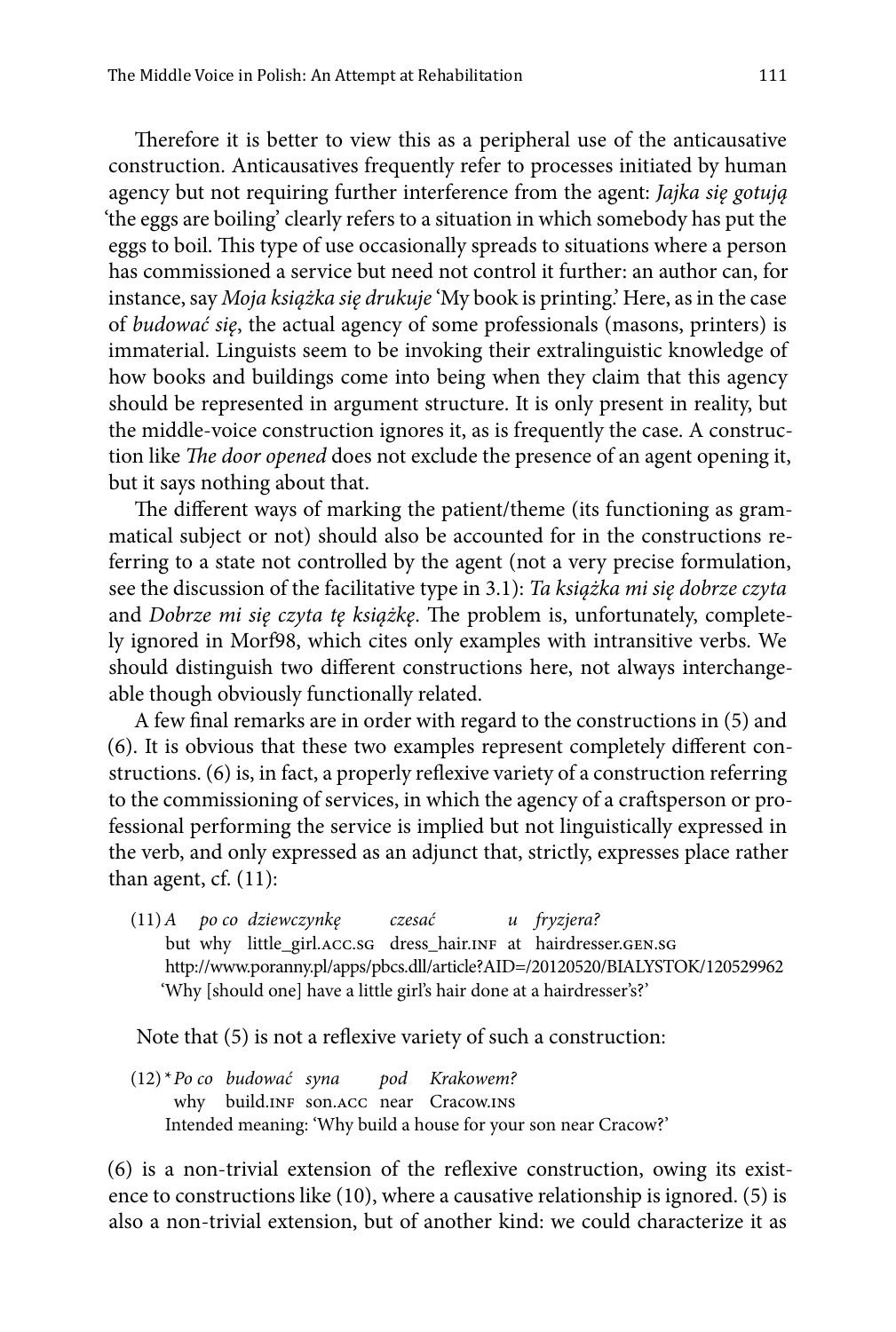metonymic reflexivization. While certain cases of metonymic transfer are trivial (e.g. *wash* in a situation where somebody washes only their hands and face), cases like this are not. Some authors characterize this type as antipassive (for Polish cf. Janic 2014).

### 3. The semantic map of the middle voice

In the preceding section we have shown that the description in Morf98 is, in part, inadequate. In this section we will show that the different constructions with *się* are not a collection of disparate items, but constitute a relatively homogeneous group of middle-voice constructions covering a semantic domain extending between the reflexive construction proper and the passive. In spite of a certain conceptual unity among middle-voice constructions the subtle semantic shifts leading from one middle-voice type to another also have certain consequences for argument structure that must be taken into account in establishing their place in the language system. Some of them are arguably in the lexicon, others have properties that are universally associated with voice, and which are also broadly compatible with the way in which the authors of Morf98 understand this term.

At the start, we must say that the conceptual homogeneity of the constructions with *się* has certain exceptions. The decision to set the 'impersonal' *się* apart from properly reflexive, anticausative and other uses finds a natural motivation in the loss of the impersonal reflexive passive, a process that took place in  $18<sup>th</sup>$  century Polish; cf. the following example from  $16<sup>th</sup>$  c. Polish with its modern equivalent:

(13)*W tym rejestrze nie było wyliczanie rzeczy które się jadły albo piły* thing.gen.pl rel.nom.pl.nvir refl eat.pst.pl.nv or drink.pst.pl.nv 'In that register there was no list of things that were eaten or drunk.' (from Łukasz Górnicki; Pisarkowa 1984: 42)

| $(14)$ rzeczy, | które                                                            | się jadło | albo piło |  |
|----------------|------------------------------------------------------------------|-----------|-----------|--|
|                | thing.GEN.PL REL.ACC.PL.NVIR REFL eat.PST.SG.N or drink.PST.SG.N |           |           |  |

As long as the personal reflexive passive as in (13), was in place, properly reflexive, middle-voice and passive uses formed one continuous semantic zone; the demise of the reflexive passive caused a gap in this continuity. It is not astonishing, therefore, that grammarians should have thought of setting this type of use apart from reflexive *się,* and even to regard the 'impersonal' *się* as a distinct indefinite pronoun, a homonym of reflexive *się*, as has been proposed by Zygmunt Saloni (1975). This impersonal type will appear but marginally in our argument.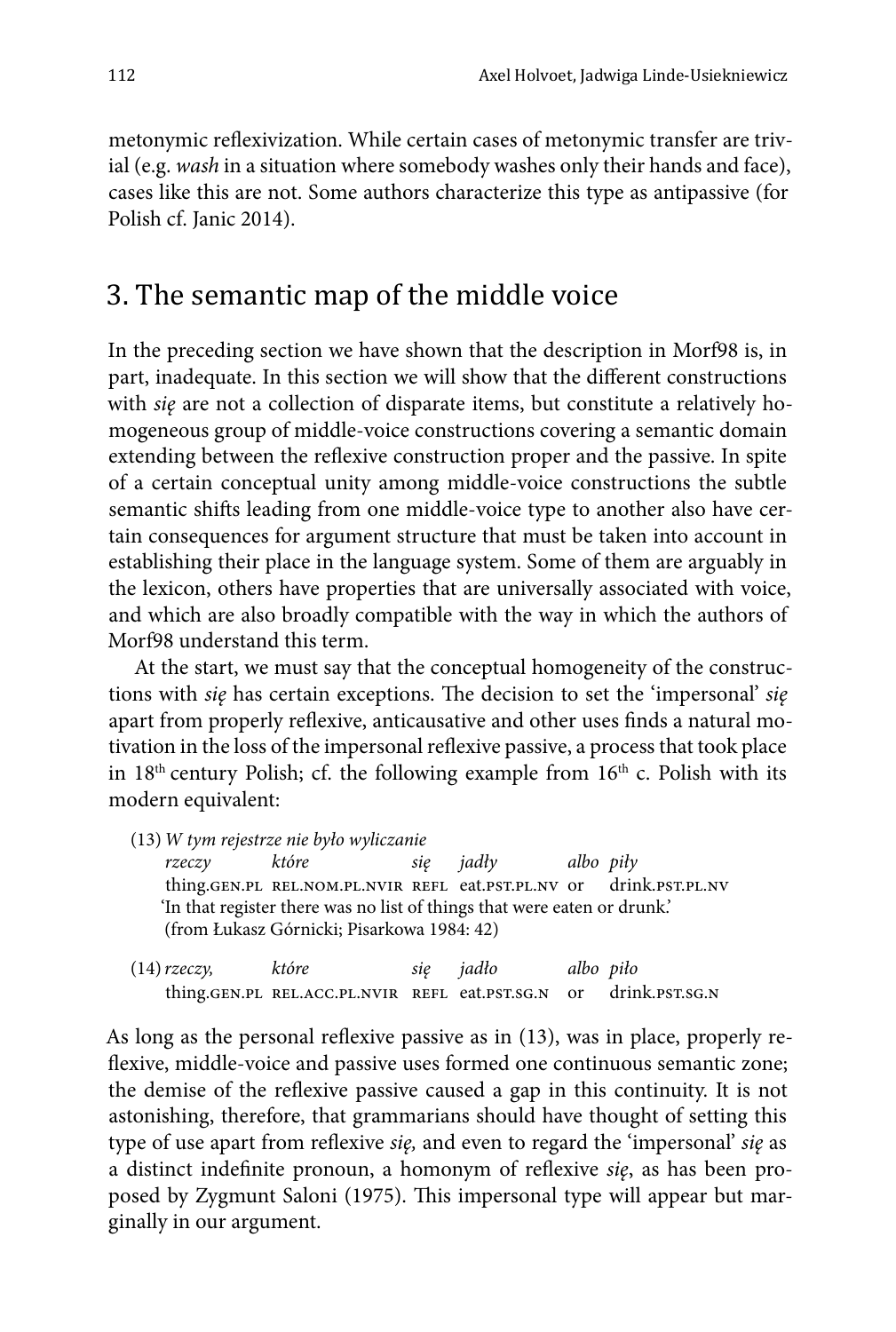The decision to relegate anticausatives like *zapalić się* 'to light up' (as against *zapalić* 'to light') to derivational morphology is not argued in Morf98, but the principal argument that could be adduced in its favour is clear: an anticausative is a one-place predicate as compared to the corresponding two-place transitive predicate. In any framework regarding argument structure as being projected from the lexicon (Generative Grammar was among them until fairly recently) it takes a lexical (presyntactic) rule to change argument structure. Hence the derivational account of anticausatives.

The existence of *reflexiva tantum* like *bać się*, and of verbs in which *się*  seems to form a discontinuous derivational morpheme together with some other element (*starzeć się* from *stary*) is an important issue, but it lies outside the scope of this article. In what follows we will concentrate on what we call the middle-voice uses of *się*; we will attempt to show the structure of this semantic domain, and then go on to discuss the place of middle-voice reflexives in the grammar.

#### 3.1. Facilitatives

We will start out from facilitatives middles. This is a term introduced by Faltz (1977: 13) and also used by Kemmer (1993) to refer to such uses as (7), repeated for convenience in (15):

(15) *Szarlotka się łatwo kroi.* apple\_pie.nom.sg REFL easily cut.prs.3sG 'The apple pie cuts easily.'

Facilitative middles (sometimes, as mentioned above, referred to as middles *tout court*) come in several varieties. Syntactically, we can distinguish three. In the first, the patient/theme is the subject; this type is illustrated in (15). In the second, the verb is intransitive and the construction is therefore subjectless:

(16)*Tu nam się dobrze mieszka*. here 1PL.DAT REFL well reside.PRS.3SG 'We enjoy living here.'

In the last type, the verb is, again, transitive, but the construction is nevertheless subjectless and the patient/theme appears as an accusative object:

(17)*Dobrze mi się czyta artykuły historyczne.* well me.DAT REFL read.PRS.3SG article.ACC.PL historical.ACC.PL.M 'I enjoy reading historical articles.'

In the historical evolution of reflexive markers, the three types just mentioned represent three successive development stages. The facilitative type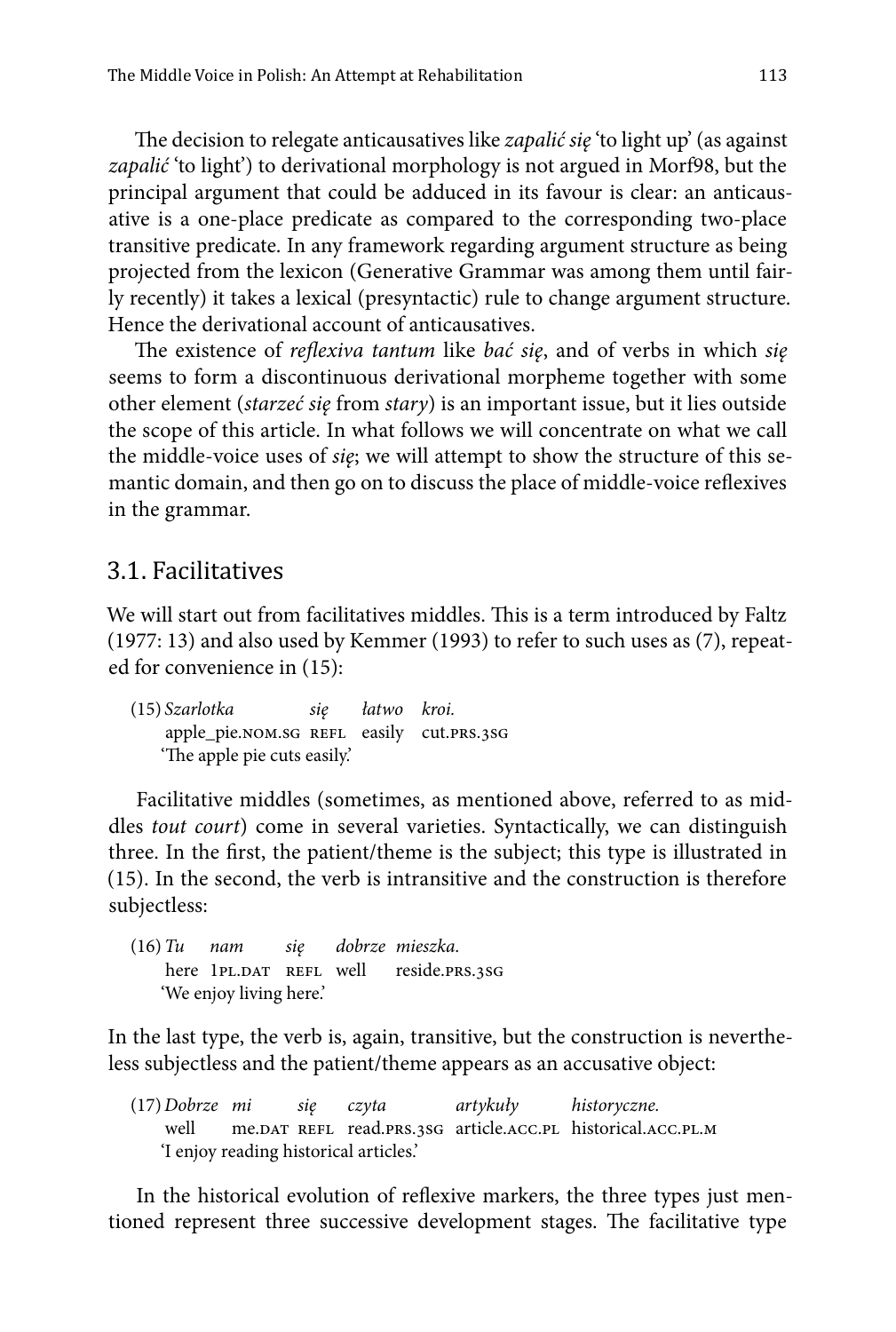arises, first of all, in a variety with the patient/theme in subject position, as in the anticausative type from which it derives (in a way to which we will turn further on). In the next stage, the type extends to intransitives, and only then the subjectless use extends, again, to transitive verbs. The subjectless type illustrated in (17) is characteristic of Polish only, and it seems to be gradually ousting the type in (15). At the present stage, the two constructions are not quite synonymous. While it is probably always possible to replace a construction like (15) with one of type (17), the reverse is not true. It would be impossible to replace (18) with (19):

- (18)*Autobus MPK, tutaj dobrze się czyta książki.* bus.nom.sg here well REFL read.prs.3sg book.acc.pl http://www.myrss.com.pl/detal\_244525\_autobus\_mpk\_tutaj,300.htm 'The MPK buses: it's good to read books here.'
- (19) \**Autobus MPK, tutaj dobrze się czytają książki.* bus.nom.sg here well REFL read.PRS.3PL book.nom.PL

(18) crucially involves ambient circumstances whereas the properties of the object are irrelevant. Probably information structure and definiteness are important as well. The construction with the accusative seems to be the expansive one, the use of the original structure with the nominative being retained only when certain specific factors support it.

Arguments in sentences like (15) occur in three varieties, which, with Carlson (1977), we will call kind-level, individual-level and stage-level varieties. (15) illustrates the individual-level variety, which, focusing as it does on the properties of the patient/theme, usually has a generic agent (in kind-level uses it would always have a generic agent). A stage-level reading is also possible, and, in this case, the agent must be specific and will also usually be syntactically realized; if it is not, it will be contextually retrievable.

(20) *Szarlotka mi się łatwo kroi.* apple\_pie.nom.sg me.DAT REFL easily cut.prs.3sG 'I am finding it easy to cut the apple pie.'

If a perfective verb is substituted for the imperfective one, only the stage- -level reading is available and the agent will likewise be specific:

(21) *Szarlotka mi się łatwo pokroiła.* apple\_pie.nom.sg me.DAT REFL easily cut[PFV].PST.F.SG 'I found it easy to cut the apple pie.'

There has been some discussion on such agents, more specifically with reference to Germanic (English, German and Dutch), cf. Stroik (2006). While in Germanic such *for*-PPs are rare and they often sound awkward, in Polish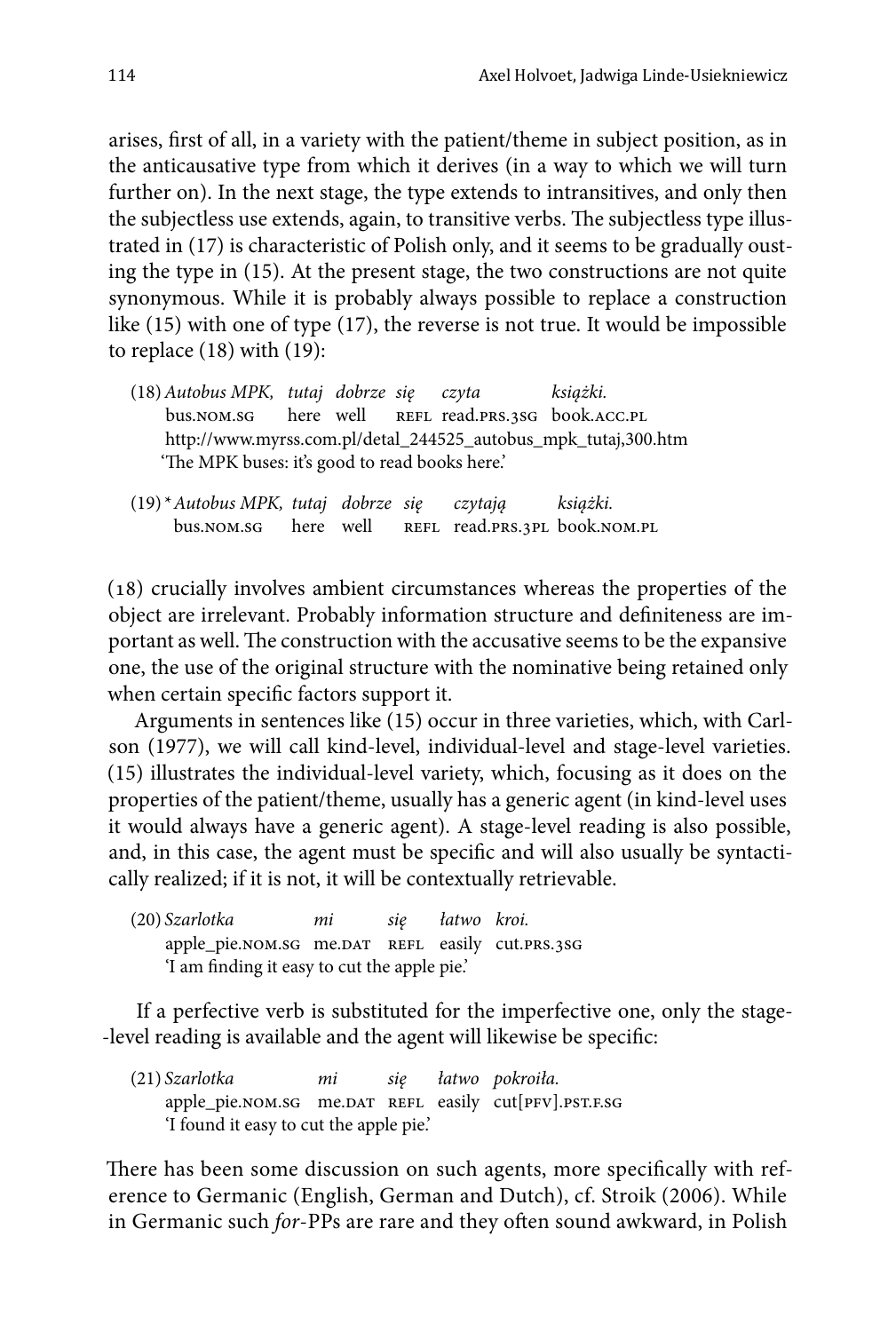the corresponding datives are frequently used. Such differences in relative frequency are not by themselves significant: even with passives, for which the retention of the agent in argument structure is universally accepted, its realization in the form of agent phrases is a matter of language-specific preferences, and it may even be barred from syntactic realization, as in Latvian. If, in the constructions we are dealing with here, such datives are at all possible, then this is strong evidence for their retention in argument structure, unless one should succeed in proving that these agents are, in fact, first eliminated from argument by a lexical rule and then optionally reintroduced as datives of interest not licensed by the verb (the position taken in Ackema and Schoorlemmer 2006). On the latter interpretation the systematic coreferentiality of agent and dative of interest must be taken to be a pragmatically determined fact (but see note 5 for the discussion of an alternative view).

We don't contest the fact that, in origin, the dative occurring in sentences like (20) is a dative of interest, but in origin only. Our contention is that at the moment when the anticausative construction extends to facilitative situations, the dative of interest is reinterpreted as an agent. In our view this is corroborated by the ambiguity of sentences like

- (22) *Sznurowadła mi się w końcu rozwiązały*. shoelace.nom.pl me.pat REFL at last undo.psT.NV.PL
	- (i) 'Finally my shoelaces came loose'
	- (ii) 'Finally I succeeded in undoing my shoelaces.'

This sentence is not vague but ambiguous between two readings: an anticausative one in which the shoelaces get undone by themselves and the dative is not an agent but a pure dative of interest; and a facilitative one in which the agent has invested some time and energy in undoing their shoelaces and these have finally succumbed to their efforts. The reading implying agency requires the dative to be an agent. An agent being indeed notionally indispensable, the claim that the dative is actually reintroduced by a dative-of-interest construction is correct only in the diachronic sense. Of course, the middle-voice reflexive could spread from the anticausative type to the constructions discussed here thanks to a certain fiction: the action is performed so easily that it seems to emanate from the patient/theme, without noticeable effort on the part of the agent. In principle, one could therefore envisage an extended anticausative interpretation of these middles, with the dative representing a dative of interest, the agentive status of the participant being ignored. Further on, however, we will discuss constructions with middle-voice reflexives where the anticausative interpretation can no longer seriously be envisaged, and a dative coinciding with an agent or experiencer is often obligatorily present, which makes it unlikely that they could be treated as datives of interest. This means that an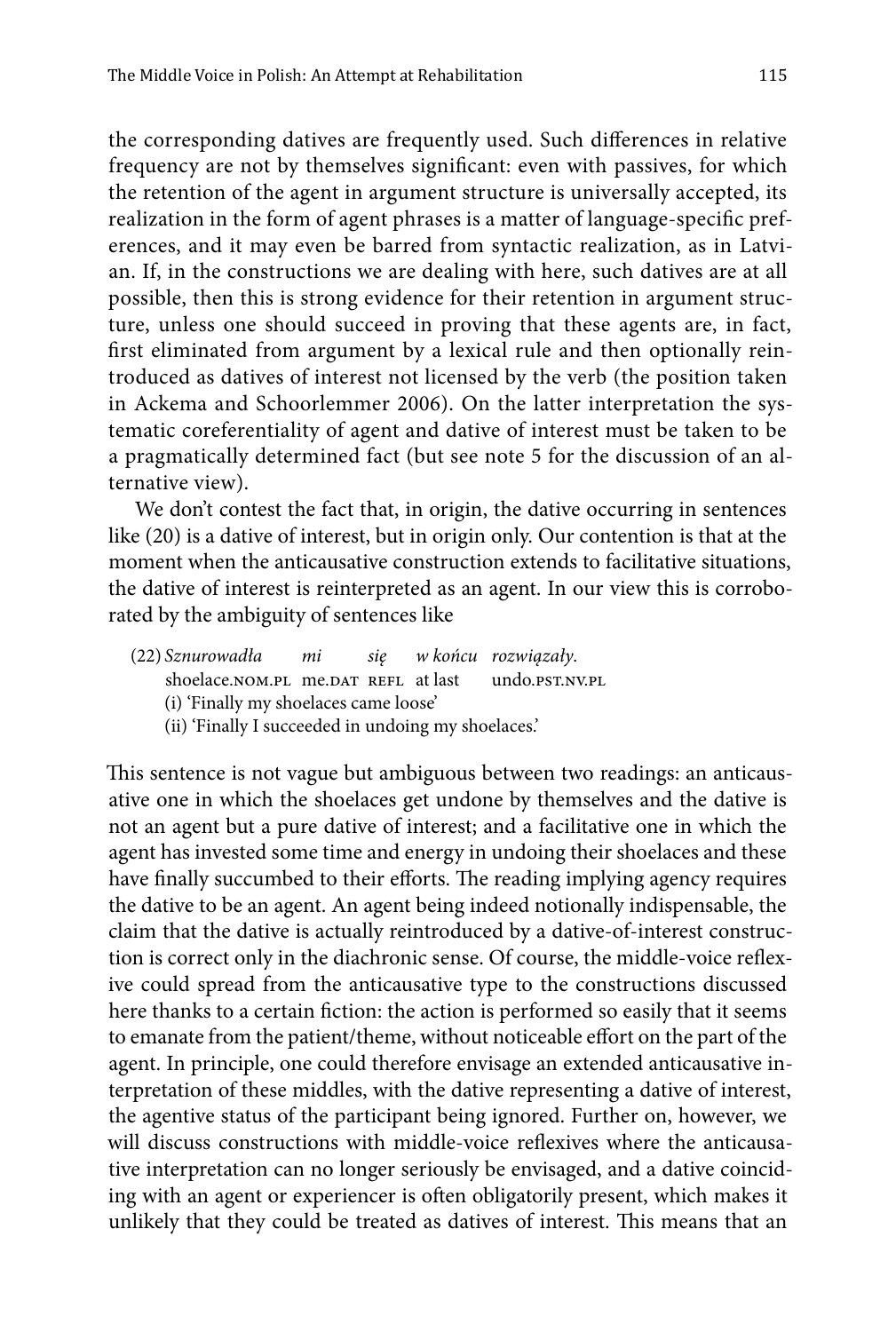equally strong case can be made for interpreting the dative as an agent rather than a dative of interest here as well.

Like the anticausative type, the telic facilitative type illustrated by (15) and (17) above is, as the examples show, bi-aspectual, i.e. it exists in varieties with both imperfective and perfective verbs, the former allowing of kind-level, individual-level and stage-level uses, whereas the latter has only stage-level uses. This lack of aspectual specialization is connected with the type of predicates occurring in this particular type of use, viz. accomplishments. But it is also possible to substitute a verb of another aspectual class for the accomplishment verb, e.g. *nosić* 'wear', which is a state predicate even though transitive:

(23)*Bawełna dobrze się nosi*. cotton.nom.sg well REFL wear.prs.3sg 'Cotton wears well.'

Here, a perfective variety is obviously impossible because the verb is atelic. This atelic type seems to be a transition to the passive use of reflexive verbs − a type which, as can still be seen in modern Russian, where the reflexive passive has survived, is always imperfective. The reason why the atelic subtype of facilitative middles should be regarded as transitional to the passive is that in the case of atelic predicates a certain accumulation of the action is necessary to justify the claim that a certain type of action involving an object runs smoothly, e.g. it typically requires a minimum period of wearing to state that an item of clothing wears well. As 'wears well' implies 'is worn', the shift to passive function is easy here.

But the difference with regard to (15) does not lie merely in aspectual properties. (23) refers to a property of cotton inducing a certain state affecting an experiencer wearing it, but there is no reference to a process affecting the cotton; an anticausative interpretation is therefore impossible here. This has certain consequences for the interpretation of datives as in (24):

(24)*W tym sezonie wyjątkowo dobrze mi się noszą* in this season exceptionally well me.DAT REFL wear.PRS.3PL *ubrania w sportowym stylu.* dress.nom.pl in sports\_like.loc.sg.m style.loc.sg http://www.styloly.com/2014/06/sporty-casual.html 'This season I particularly enjoy wearing sports-like clothes.'

Here the interpretation of the dative as a non-licensed dative of interest would entail an anticausative reading of the verb, which is not available. Suppression of the dative does not eliminate its referent from semantic structure: it only becomes generic. Clearly, the argument, structure of the verbal form in (23) does not differ from that of the verb *nosić* in any other form or context, viz. it is a two-place predicate.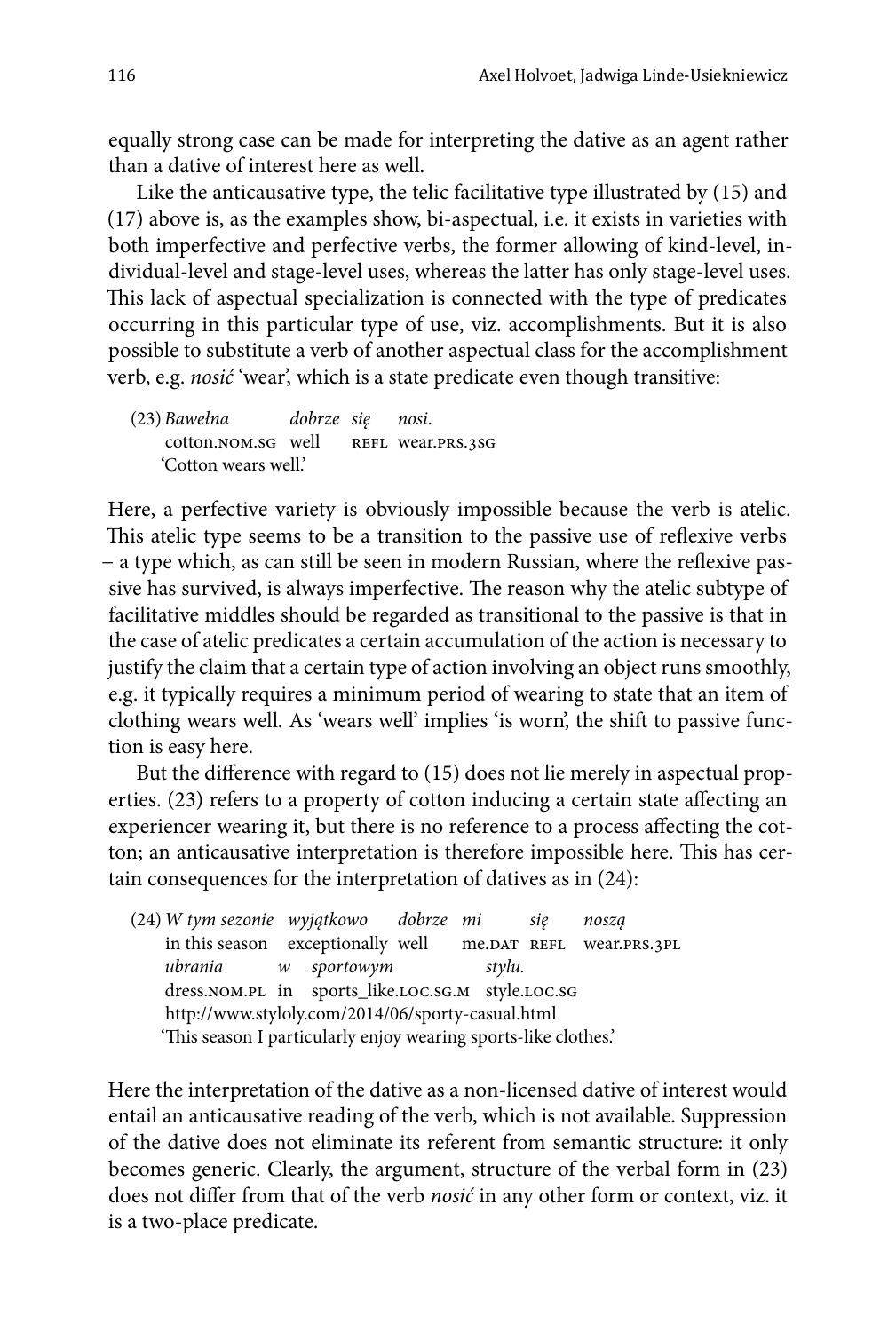Let us here recapitulate the development, taking into account both semantic and syntactic shifts:

Figure 1: The development from anticausative to facilitative function



With reference to the last two types, *dobrze mi się mieszka* and *dobrze mi się czyta tę książkę*, it should be obvious that the above observations on argument structure hold for them as well. The dative represents an argument of predication, and if this argument is not overtly expressed, it receives a generic interpretation and is still present in semantic structure. This shows clearly how these two types of constructions differ from the impersonal construction illustrated in (2), where the original subject, though present in argument structure, is obligatorily eliminated from syntactic structure and can certainly not reappear as a dative argument, cf. the deviant character of (25):

(25) \**Tego mi się nie robi przyjacielowi*.

This point had already been convincingly argued by Brajerski (1979).

The line of development shown in Fig. 1 reflects shifts not only in argument structure but also in aspectual properties. Whereas the anticausative and the telic facilitative type exist in two aspectual varieties, the facilitative types with atelic verbs emerging from them are only imperfective. But there are also extensions from the anticausative type that lead to perfective types of use, and these are the ones we now turn to.

### 3.2. Non-volitional types

Extending from the perfective variety of the telic facilitative type there is a type of use expressing a result contrary to the one expected.

(26)*Chciałam pierś z kurczaka zrobić* […] want.pst.1.sg.F breast.ACC.sg from chicken.gen.sg make.INF *ale wyciągnęły mi się żeberka*  but pull\_out.pst.nv.pl me.dat refl rib.nom.pl *to niech już będą*. so hort pcle be.fut.3pl http://www.mamusie.net/forum,marcoweczki\_2012,118,164390.html,str=6306 'I wanted to make chicken breast […] but I pulled out spare ribs, so let's have that.'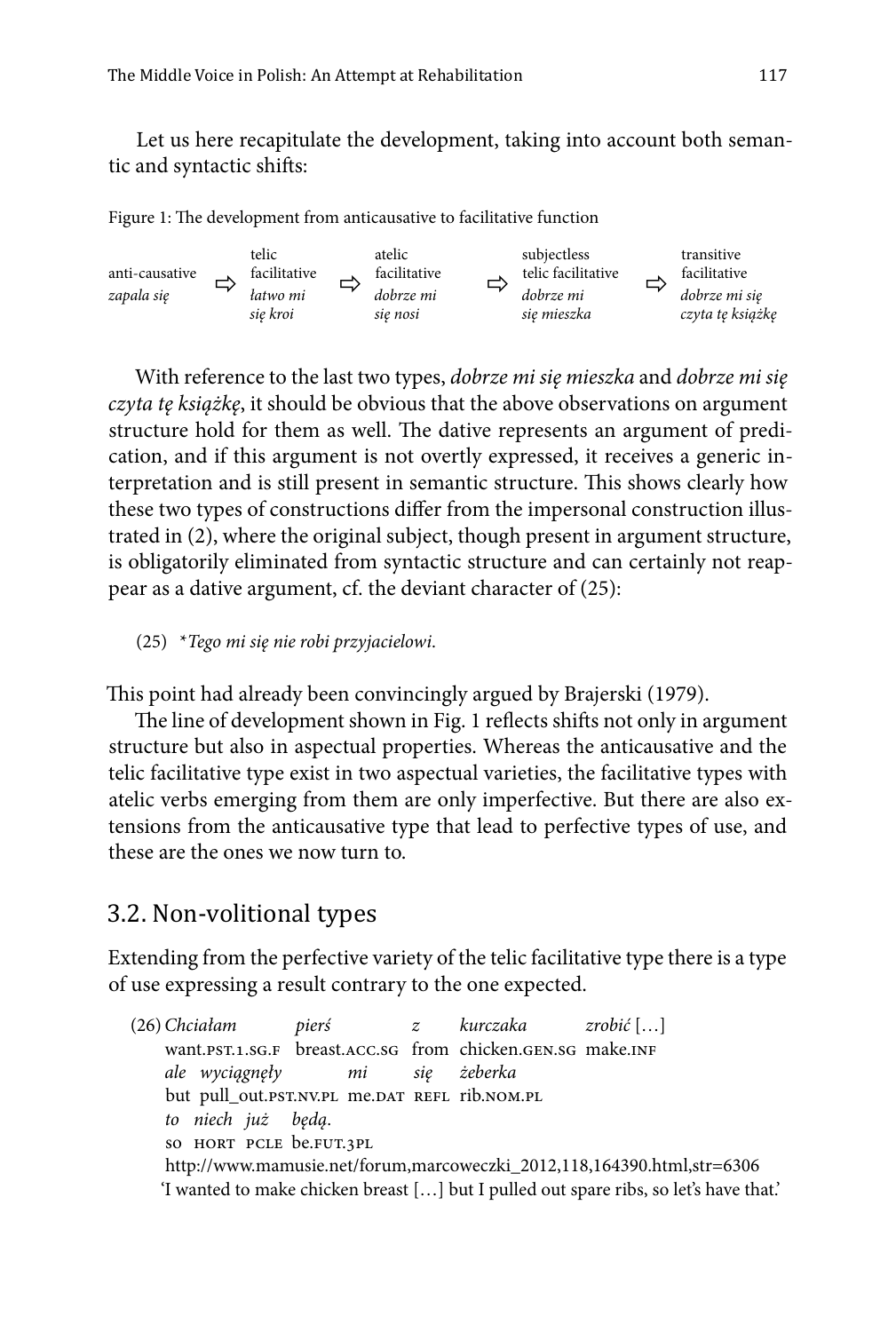The perfective variety of the telic facilitative type refers to a situation combining conscious agency with a successful accomplishment which is partly independent from human volition as it depends on the properties of the object, instrument etc. The conscious agency component remaining unchanged, the outcome may, however, be other than planned, and it is to this suddenly revealed unforeseen outcome that sentences like (26) refer. An imperfective counterpart would probably be (pragmatically) infelicitous because the extension in time associated with imperfectivity would also entail the possibility of correction. Hence the predominantly or exclusively perfective character of this type.

In sentences like (26) the unexpected event is parasitic on a certain type of conscious agency, but the marking used in it may further shift to situations in which the whole event is characterized as non-volitional. This often happens in the case of verbs denoting speech acts or mental acts, for example:

(27)*Tak w przypływie nocnego optymizmu,* so in fit.loc.sg nightly.gen.sg.m optimism.gen.sg *pomyślało mi się,* think.pst.n.sg me.DAT REFL *że może znajdzie się ktoś znający odpowiedź na pytanie, które ciekawi mnie od dłuższego już czasu.*  http://www.mbank.pl/forum/watek,726257,visa-vs-mastercard,1.html 'In a fit of nocturnal optimism, I somehow thought that perhaps somebody would be found who would know the answer to the question that had been puzzling me for a long time.'

The last type is an extension of the one in (27), but only in the syntactic sense, viz. it is based on intransitive verbs:

(28)*Zasnęło się naszym bohaterom nad pytaniami*  fall\_asleep.psT.N.SG REFL our.DAT.PL hero.DAT.PL over questions.INS.PL *do quizu*. for quiz.GEN.SG https://pl-pl.facebook.com/tubajki/posts/671212482986849 'Our heroes somehow fell asleep over the quiz questions.'

Let us call these three typically perfective types the 'unexpected result', 'unintentional action' and 'intransitive unintentional action' type. We can now complete the schematic representation: a partial semantic map for middle- -voice reflexives is offered in Fig. 2: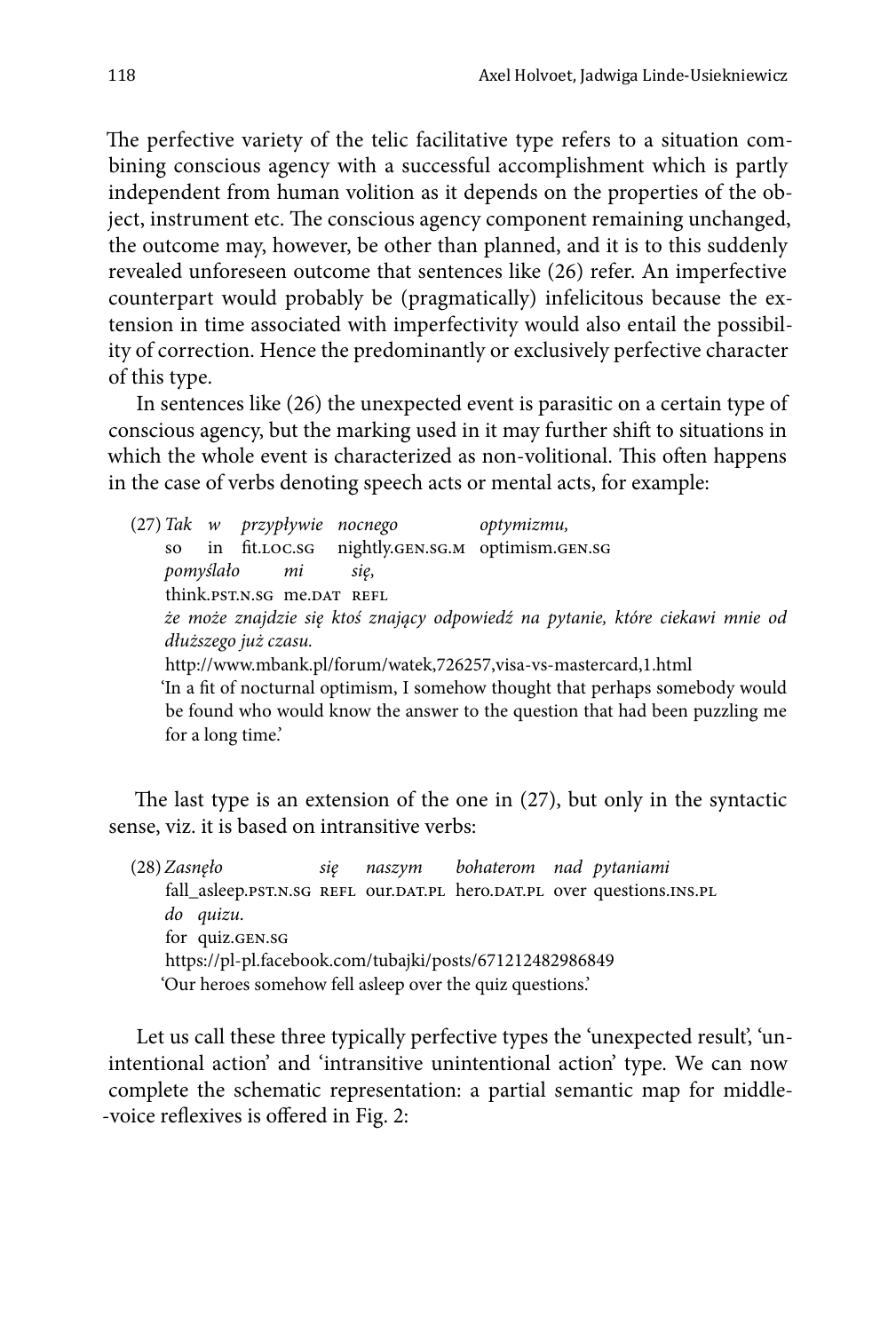Figure 2: Partial semantic map for middle-voice reflexives



From an internal Polish point of view it may not be obvious why all these types of use should be set apart, and why, for instance, the perfective variety of the telic facilitative type and the unexpected result type should not be considered contextual varieties of one and the same type of use. The motivation for this description is cross-linguistic and is presented in an investigation using the semantic map method and taking into account Baltic, Slavonic and Germanic facts (Holvoet, Grzybowska and Rembiałkowska, 2015). According to the semantic map method, two types of use are set apart if they are expressed differently in at least one language.

The intransitive unintentional action type is particularly revealing with regard to argument structure. Intransitive verbs like *zasnąć* represent one-place predicates. It is not plausible that whatever operation is reflected in the reflexive formation could reduce those verbs to zero-place predicates, with the experiencer subsequently reintroduced in the form of a dative of interest.<sup>6</sup> In fact the dative is obligatory here, as it is the only argument of predication. Reflexivization does not change argument structure at all: the reflexive forms also represent one-place predicates, the only difference being that the unique argument receives another type of encoding.

### 4. Questions of argument structure

The above overview leaves us with no fewer than seven types of middle-voice that differ from the anticausative type in that they retain the argument structure of the verbal lexeme but rearrange the assignment of grammatical functions (the agent goes into the dative though it may remain unexpressed when generic

<sup>6</sup> An alternative way of reintroducing the agent is devised by Rivero, Arregui and Frąckowiak (2010). These authors derive sentences like (27), (28) but also (15), (16) by successively embedding an impersonal *się*-construction as in (2) first in a modal phrase and then in an applicative phrase introducing the dative argument. The impersonal or 'indefinite' *się* introduces a variable bound by an argument in a higher phrase, and thus the uncomfortable assumption that in (27) and (28) a dative adjunct expands a zero-place predication is avoided. But an applicative argument is by definition (as the authors acknowledge) an additional item not part of the argument structure of the verb, so that the role of the dative NP cannot be restricted to just binding the variable introduced by *się* in the TP. Agent/higher argument and 'applicative argument' must be identical, which contradicts the very notion of applicative.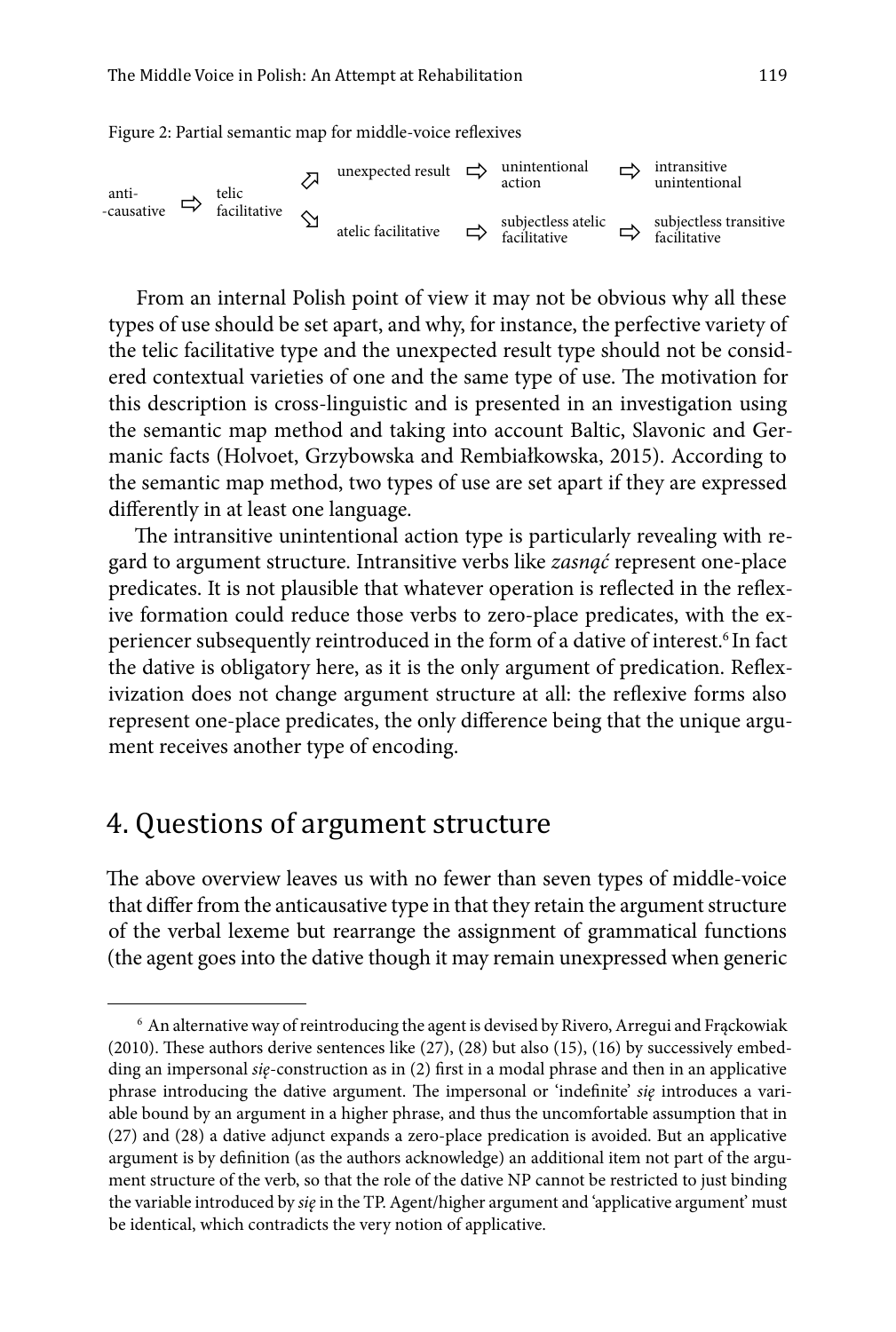or contextually retrievable), and add a specific semantic element relating to factors independent of human control, that is, the inherent properties of an object or ambient state, or involuntary agency.

As, on the other hand, there is no reason to deny that part of the reflexive forms are in the lexicon, reflexives appear as a split category, the marker *się* acting sometimes as an inflectional and sometimes as a derivational morpheme. The main candidate for derivational status is, of course, the anticausative type. Anticausativization would be, in Sadler and Spencer's (2001) formulation, a morpholexical operation, whereas the types to the right of it would be morphosyntactic. This dichotomy reflects the assumption that argument structure is projected from the lexicon, an assumption now challenged from two sides. On the on hand, in Generative Grammar, where the view of argument structure as projected from the lexicon was firmly established until recently, an 'exoskeletal' view of argument structure has now been formulated (cf. Borer 2003 on endo-skeletal and exo-skeletal views of argument structure). The lexeme being reduced to a mere root, argument structure is created in syntax, and the notion of morpholexical operations as distinct from morphosyntactic ones does no longer have any sense. A more moderate and realistic view, advocated in Construction Grammar, has it that lexemes provide a basic argument structure that can be constructionally modified and expanded. Within this constructional view of argument structure, we can distinguish a 'mainstream' variety imposing a monotonicity condition on constructions, which means that constructions may not delete arguments (cf. Kay 2005), and a more radical variety without monotonicity requirement, represented by Goldberg (1995). It is not obvious that, on the assumption that anticausatives are somehow derived from the corresponding transitives, this operation could be described as monotonic, though an attempt in this direction is made by Koontz-Garboden (2009).<sup>7</sup> The possibility of including anticausatives among morphosyntactic middle voice operations depends, therefore, on the weight we attach to the monotonicity requirement.

Another thing that seems to set anticausatives apart from the middle-voice type we have focused upon in this article is the direction of derivation. For the facilitative and non-volitional types discussed above the obvious direction of derivation is from non-reflexive to reflexive (*czytam książkę* → *książka się dobrze czyta*). For anticausatives and the corresponding transitives this is not so obvious.

<sup>7</sup> Koontz-Garboden argues that derived anticausatives have the same event structure as the corresponding transitive verbs, that is, they contain a CAUSE component. With regard to argument structure a monotonic interpretation is achieved by assuming that anticausativization is an instance of reflexivization. This, however, is rather an implausible assumption: there are obvious diachronic links between the markers of reflexivity and anticausativization (the latter arising from the former), but where the two co-exist, they can be shown to be different (cf. Polish \**Drzwi otworzyły siebie* 'The door opened itself').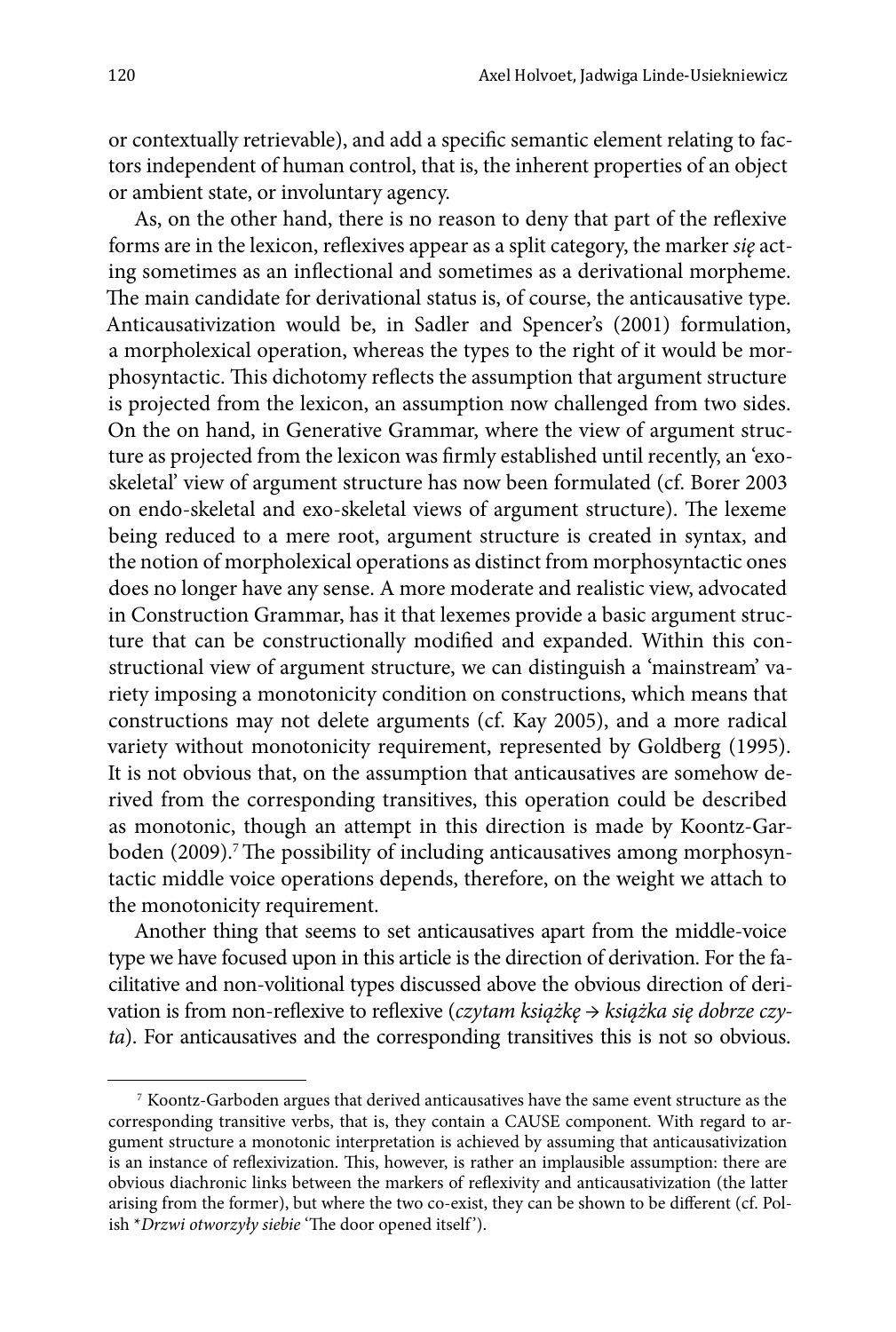That the anticausative could be basic and its transitive counterpart derived was already suggested by Gołąb (1968); for more recent discussion cf. Alexiadou, Anagnostopoulou and Schäfer (2006). On the inflectional view of the middle voice which we are suggesting here there is nothing very problematic about such differences in markedness or apparent direction of derivation: these differences would be more of a problem if we wanted to posit a uniform *derivational* relationship, with *się* as a derivational morpheme. Still, as the picture of the middle voice we have drawn above is one of a series of morphosyntactic operations on non-reflexive verbs, it seems tempting to explore the possibility of extending this to anticausatives. Here we have two types of cases. Two-place predicates entailing a causative relation have rather predictable anticausative counterparts, cf. *przewrócić się* 'to tumble,' *zapalić się* 'to light up, to start burning,' *powiększyć się*  'to increase,' *oddalić się* 'to move away,' etc. And the anticausative is, of course, productive: given the verb *tabloidyzować* 'to become tabloidized,' the meaning of the anticausative *tabloidyzować się* is one hundred per cent predictable. But many predicates can, by definition, have no anticausative counterpart, e.g. three-place predicates like *dać* 'to give,' *podać* 'to hand' can yield no regular anticausative because they do not refer to a process affecting an object but rather to types of social interaction. The outcome of reflexivization is, in the case of *podać*, the (now obsolete) motion verb *podać się* 'to lean (forward),' basically an unpredictable shift though lexical typology could probably discover a number of typical paths occurring in such cases. It is clear from the start that anticausativization can apply only to verbs with a certain event structure, just as pluralization can apply only to basic/unshifted count nouns. The degree of semantic irregularity and unpredictability of reflexive forms has never been investigated, and we do not know whether it is much greater than, for instance, in the formation of plurals.

### 5. Reflexive voice operations

Whatever we make of that part of the reflexive-middle spectrum that can raise the clearest claims to derivational status, viz. anticausatives and the types contiguous to them on the semantic map of middle-voice reflexives, there is a whole series of constructions with different semantic effects but retaining the argument structure of the verbal lexeme. At the same time they change the assignment of grammatical functions, encoding the agent (experiencer) by means of a dative and (in certain but not all cases) promoting the patient/theme to subject position. We can distinguish several such operations which are subject to lexical restrictions but whose semantic effect is perfectly predictable. All these operations belong to a common semantic domain corresponding to what has traditionally been described as the middle voice, but this does not necessarily mean that it is possible or desirable to single out a semantic invariant. In terms of constructions,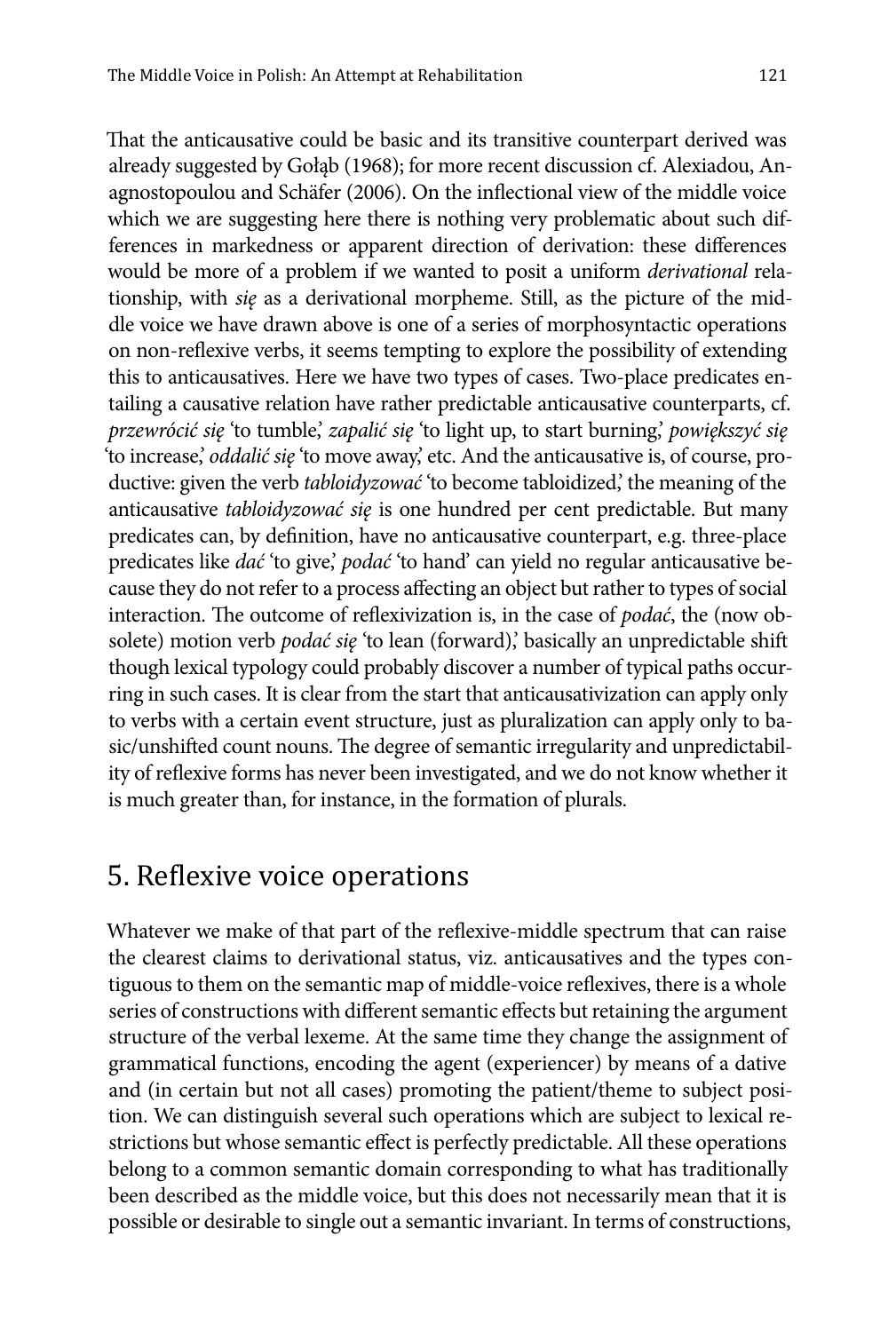we have not one but several constructions − not necessarily seven, as two types of use distinct from a cross-linguistic point of view may well be captured by a common rule or construction from a language-internal point of view.

Though there is probably not much sense in returning to a tripartite voice system conceived as an inflectional category in a correlational system of the structuralist type, we see no reason why the constructions dealt with here should not be dealt with in the context of voice, on a par with the passive. Formally, the means are homogeneous, and there is no one-to-one correspondence between a formal category and a type of semantic and syntactic effect. Constructions with *się* were used in an (agentless, but still canonical) passive construction in Old Polish; that is, by themselves constructions with *się* can be either a value of the category of voice or something different (e.g. a derivational marker). On the other hand, the existence of a formal opposition between allegedly passive participles and other, non-passive forms is not a sufficient foundation to base a voice opposition on. As Kibort (2012) argues, the so-called passive participles are not really passive by themselves: *przygotowany* means not only 'that has been prepared by someone' but also 'that has prepared himself or herself' − in the latter meaning it is related to the middle-voice *przygotować się* 'prepare, get prepared' (cf. *uśmiechnięty* 'smiling' from *uśmiechnąć się*). The construction *został przygotowany* 'was prepared' becomes unequivocally passive, but this is achieved through periphrasis. That is, the binary diathetic opposition proposed in Morf98 is not correlated with any inflectional category; the passive is no better in this respect than the forms with *się*. One can define it independently of inflection, but then a binary distinction is not fine-grained enough. In order to avoid these inconsistencies, it would be better to operate with a purely semantico-syntactic notion of voice (or, if one prefers, diathesis, for this would amount to the same) encompassing operations changing the assignment of grammatical relations without affecting argument structure (the possibility of having voice operations also affecting argument structure but sufficiently productive and predictable to be recognized as grammatical rather than lexical also deserves to be considered). Passive and middle-voice operations would then represent different options within the domain of voice, and to what extent one recognizes their inflectional character is a separate problem.

Within a voice system thus conceived we could, of course, subsume both marked values − passive and middle − under a more generalized value of 'marked diathesis.' But within this supercategory we would still have to distinguish two subtypes, a middle and a passive one. The functional motivation for these two subtypes is different, though in both cases it belongs to the notional domain of voice. The role of the marked diathesis is to background agents (or other highest-ranking arguments), but this is done along different dimensions. It is often said that passives are not highly relevant to meaning (in the truth-conditional sense), but they often reflect differences in information structure and in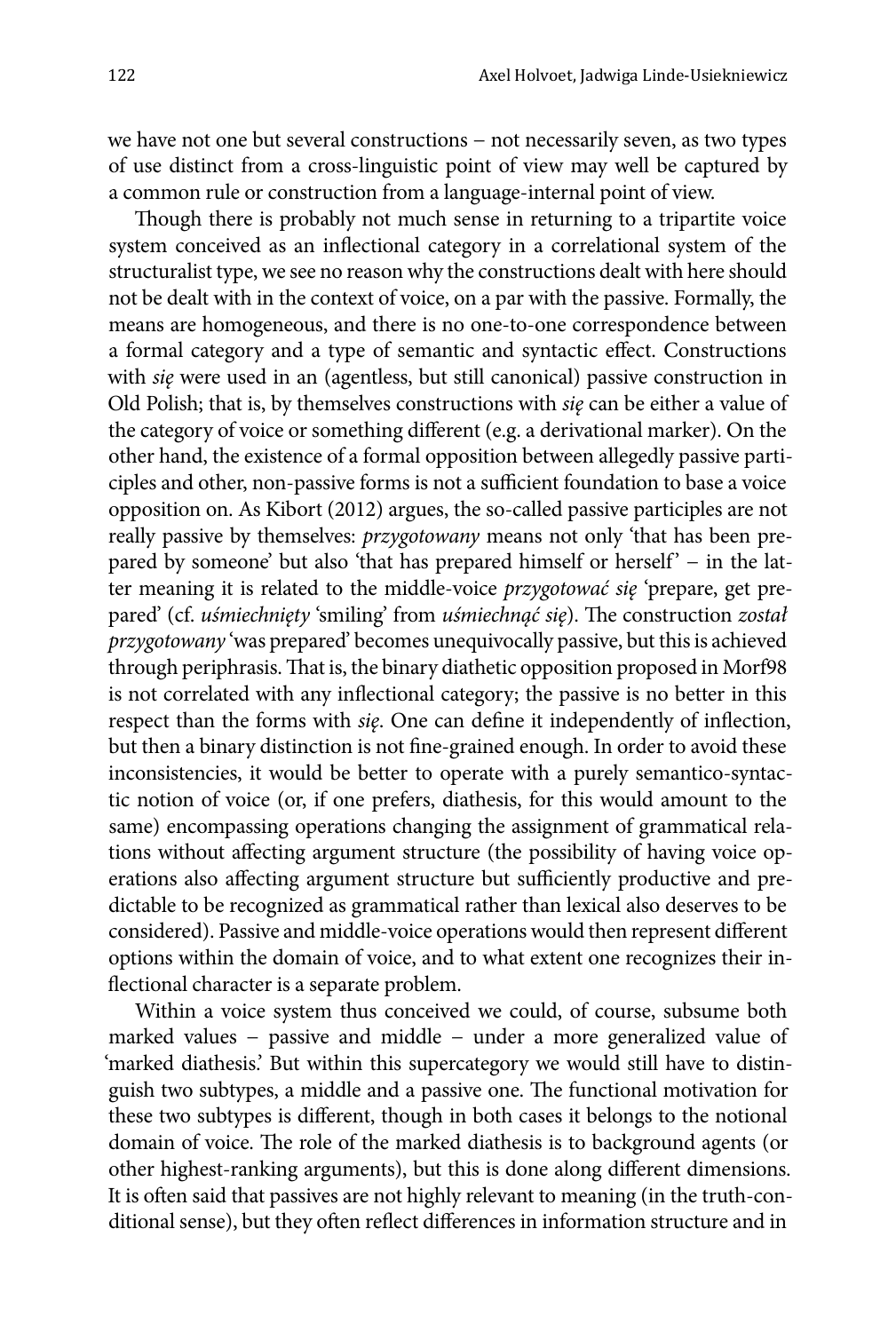construal (in the Langackerian sense, cf. Langacker 1993), or saliency of certain features of a situation. Middle-voice operations play on another aspect of backgrounding − they are not concerned with saliency but with agency in the sense of control. In an ontological sense, semantic roles remain constant across voice operations, but conceptually the degree of agency may be diminished. In other words, passives and middles background agents in different ways.

## References

- Ackema Peter, Schoorlemmer Maaike (2006). Middles. In *The Blackwell Companion to Syntax*. Vol. iii, Martin Everaert, Henk van Riemsdijk (eds.), 131–203. Malden: Blackwell.
- Alexiadou, Artemis, Anagnostopoulou Elena, Schäfer Florian (2003). The properties of anticausatives crosslinguistically. In *Phases of Interpretation*, Mara Frascarelli (ed.), 187–212. Berlin: Mouton de Gruyter.
- Blevins James P. (2003). Passives and impersonals. *Journal of Linguistics* 39(3), 473−520.
- Borer Hagit (2003). Exo-skeletal vs. endo-skeletal explanations: Syntactic projections and the lexicon. In *The Nature of Explanation in Linguistic Theory*, John Moore, Maria Polinsky (eds.), 31–67. Stanford CA: CSLI Publications.
- Brajerski Tadeusz (1979). O bezpodmiotowych zdaniach z orzeczeniami typu *mieszkało się* i *mieszkało mi się.* In *Opuscula polono-slavica. Munera linguistica Stanislao Urbańczyk dedicata*, Jan Safarewicz et al. (eds.), 69–78*.* Wrocław: Ossolineum.
- BYBEE JOAN L., DAHL Östen (1989). The creation of tense and aspect systems in the languages of the world. *Studies in Language* 13(1), 51–103.
- Carlson Gregory (1977). Reference to kinds in English. Amherst, MA: University of Massachusetts Amherst, PhD dissertation (published 1980 by Garland Press, New York).
- Faltz Leonard M. (1977). Reflexivization. A study in universal syntax. Berkeley, CA: University of California, PhD dissertation.
- GOLDBERG Adele (1995). *Constructions: A Construction Grammar Approach to Argument Structure*. Chicago: University of Chicago Press.
- Gołąb Zbigniew. (1968). The grammar of Slavic causatives. In *American Contributions to the 6th International Congress of Slavists*, Henry Kučera (ed.), 71–94. The Hague: Mouton.
- Grzegorczykowa Renata, Laskowski Roman, Wróbel Henryk (eds.) (1998). *Gramatyka współczesnego języka polskiego. Morfologia*. 2nd edn. Warszawa: Wydawnictwo Naukowe PWN.
- HOLVOET Axel, GRZYBOWSKA Marta, REMBIAŁKOWSKA Agnieszka (2015). Middle voice reflexives and argument structure in Baltic. In *Voice and Argument Structure in Baltic*, Axel HOLVOET, Nicole NAU (eds.), 181-209. Amsterdam-Philadelphia: John Benjamins.
- Janic Katarzyna (2014). A rare type of reflexive use in Slavonic languages. In *New Insights into Slavic Linguistics*, Jacek Witkoś, Sylwester Jaworski (eds.) [Sprachund Kulturkontakte in Europas Mitte, 3], 161–178. Frankfurt am Main: Peter Lang.